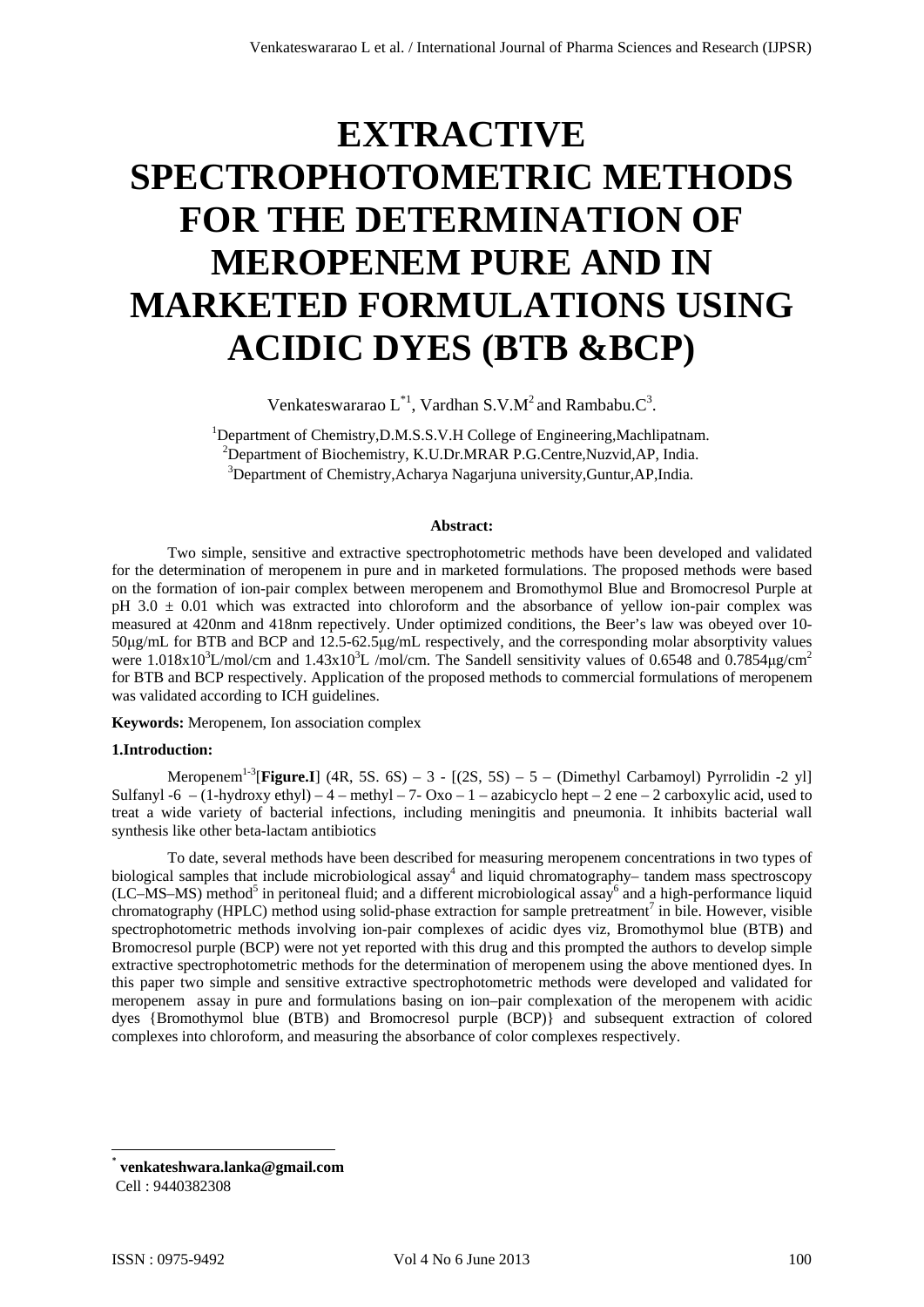### **2.Experimental:**

### **2.1.Instruments:**

A Elico (Model UV-SL-159) digital spectrophotometer with matched 1.0cm quartz cells was used for absorbance measurements. A digital pH meter Model Elico L1 120 was used for pH measurements.

#### **2.2.Chemicals and Reagents:**

Chemicals used were of analytical grade. The solvents used were of the analytical grade and double distilled water was used throughout the investigation. Solution of Bromothymol Blue (0.1%v/v) and Bromocresol Purple solution  $(0.1\%v/v)$  were prepared by weighing and dissolving 100mg of appropriate dyes (BTB and BCP) separately in 100ml of double distilled water. Buffer solution, (pH 3.0) was prepared by mixing 50mL of 0.2M Glycine acetate solution with 22.4mL of 0.2 M HCl solution and diluted to 200mL with doubly distilled water. The pH of the solution was adjusted to an appropriate value with the aid of a pH meter.

Meropenem was received as a gift sample from cipra Lab Limited, sanath nagar, Hyderabad, India. Standard stock drug solution(1000μg/ml) of meropenem was prepared by dissolving 100mg of pure meropenem into 100ml volumetric flask with to double distilled water from this stock solution desired concentrations 200μg/ml for BTB and 250μg/ml for BCP were prepared respectively.

Injection powder of meropenem(1.0gm were weighed are analytically weighted, triturated and analytically transferred with 50 mL of double distilled water to 100mL volumetric flask.The content of the flask is filtered through analytical filter paper in a 100 mL volumetric flask, the filter paper is washed with another 40mL of double distilled water and latter the volumetric flask is completed to the mark double distilled water with to give the stock sample solution of concentration 1000μg/ml. This working solution is then filtered using whatmann filter paper No.45and from this filtrate, appropriate dilutions were made in double distilled water to obtain the desired concentration of 200μg/ml for BTB and 250μg/ml for BCP and was subjected to analysis by the procedure given below.

## **3.Proposed procedure:**

Different aliquots of drug solution were transferred into a series of 100ml separating funnels. To this add 5.0ml of glycine -acetate buffer , 5.0ml of various dye solutions((BTB or BCP), were added and total volume was made upto 15ml with distilled water. To this 10ml of chloroform was added, and the contents were shaken for 5 minutes. The organic layer was separated and the absorbance of yellow colored solution is measured spectrophotometrically (420nm for BTB and 418nm for BCP against blank similarly prepared) which is stable for 24hrs. For the two proposed methods, standard calibration plots were prepared by plotting the absorbance versus drug concentration, and the concentration of the unknown was read from the plotted calibration graphs or computed from the respective regression equations derived using the absorbance concentration data.

## **4.Results and Discussion:**

The proposed methods discussed in the present paper provided a convenient and reliable way for quantitative determination of meropenem in pure and in formulations. The drug meropenem in its protonated form reacts with the acidic dyes viz, BTB and BCP in aqueous solution at pH  $3.0 \pm 0.01$  forming yellow colored ion pair extractable complex. Wavelength of maximum absorbance for colored ion-pair complexes of meropenem were selected at 420nm for BTB and 418nm for BCP and were used for the quantitative determination. Linearity for meropenem was observed in the concentration ranges and the regression analysis of the Beer's law data indicated a linear relationship between absorbance and concentration (**Table.I&Figures II&III**) which is corroborated by high values (close to unity) of the correlations coefficients respectively, for all two methods. The calculated molar absorptivity and Sandell sensitivity values are summarized in **Table.I**. The high values of ε and low values of Sandell sensitivity indicate the high sensitivity of the proposed methods. Precision studies for the proposed methods were carried out by one fixed concentration six times on the same day and the results of this study were summarized in **Table.I**. The percentage relative standard deviation (%RSD) values indicating high precision of the proposed methods respectively. The accuracy of the proposed methods was determined by the percent mean deviation from known concentration, at one fixed concentration and these results are also presented in **Table.I**. The Percent relative error (%RE) values demonstrated the high accuracy of the proposed methods. The proposed methods were applied for the quantification of meropenem in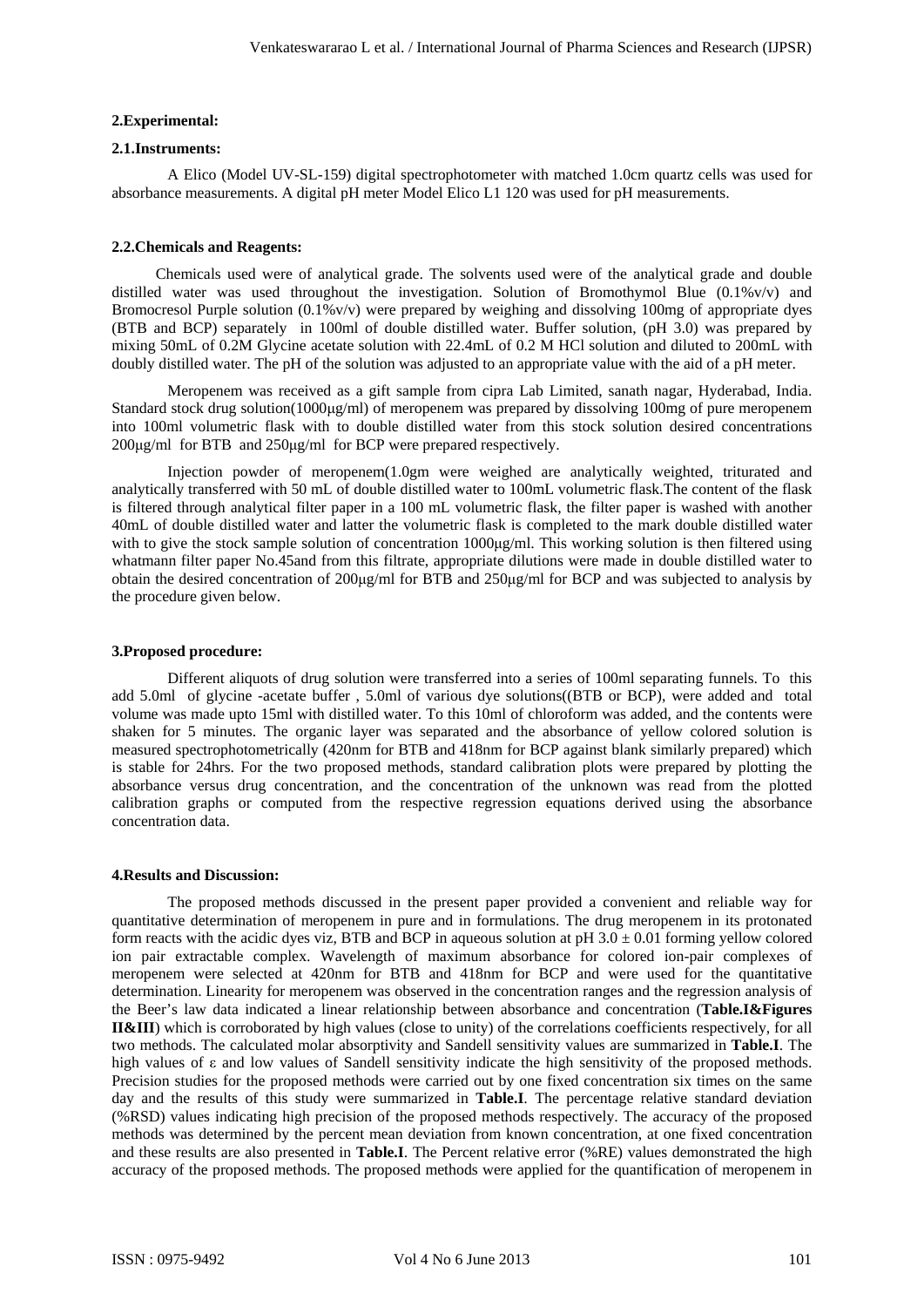marketed formulations(injection powder) and the results of statistical analysis(**Table-II**) of did not detect any significant difference between the proposed method and reference method<sup>6</sup> with respect to accuracy and precision as revealed by the Students t-value and variance ratio F-value.

### **5. Conclusion:**

The present research work demonstrated the feasibility of the use of visible spectroscopy and ion complexation reaction for the determination of meropenem in pure and its dosage formulations. The proposed methods make use of simple reagents and were found to be simple, precise, economical and less time consuming, which an ordinary analytical laboratory can afford. The proposed methods were statistically evaluated and results obtained are accurate, precise, sensitive and free from the interferences of other additives present in formulations. The proposed extractive visible spectrophotometric methods can be applied for determination of meropenem in pure and dosage forms with high precession and good accuracy in quality control laboratories.

#### **6. Acknowledgements:**

The authors are grateful to CIPRA Laboratories limited, Hyderabad for providing gift sample of meropenem. The authors are also grateful to Acharya Nagarjuna University for providing necessary facilities to carry out the research work.

#### **7.References:**

- [1] G.G. Zhanel, R. Wiebe, L. Dilay, K. Thomson, E. Rubinstein, D.J. Hoban, A.M. Noreddin, and J.A. Karlowsky. Comparative review of the carbapenems. Drugs,2007,67(7):1027–1052.
- [2] C. Li, J.L. Kuti, C.H. Nightingale, and D.P. Nicolau. Population pharmacokinetic analysis and dosing regimen optimization of meropenem in adult patients. J. Clin. Pharmacol.,2006, 46(10): 1171–1178..
- [3] X. Du, C. Li, J.L. Kuti, C.H. Nightingale, and D.P. Nicolau. Population pharmacokinetics and pharmacodynamics of meropenem in pediatric patients. J. Clin. Pharmacol.2006,46(1):69–75.
- [4] A. Hextall, J.M. Andrews, I.A. Donovan, and R. Wise. Intraperitoneal penetration of meropenem. J. Antimicrob. Chemother.,1991 28(2): 314–316.
- [5] J. Karjagin, S. Lefeuvre, K. Oselin, K. Kipper, S. Marchand, A. Tikkerberi, J. Starkopf, W. Couet, and R.J. Sawchuk. Pharmacokinetics of meropenem determined by microdialysis in the peritoneal fluid of patients with severe peritonitis associated with septic shock. Clin. Pharmacol. Ther.2008,83(3):452–459.
- [6] R.E. Condon, A.P. Walker, C.B. Hanna, R.N. Greenberg, A. Broom, and D. Pitkin. Penetration of meropenem in plasma and abdominal tissues from patients undergoing intraabdominal surgery. Clin. Infect. Dis.1997,24(2): S181–S183.
- [7] F.Granai,H.L.Smart and D.R. Triger. A study of the penetration of meropenem into bile using endoscopic retrograde cholangiography. J. Antimicrob. Chemother.1992, 29(6):711–718.



Fig,I. Structure of Meropenem